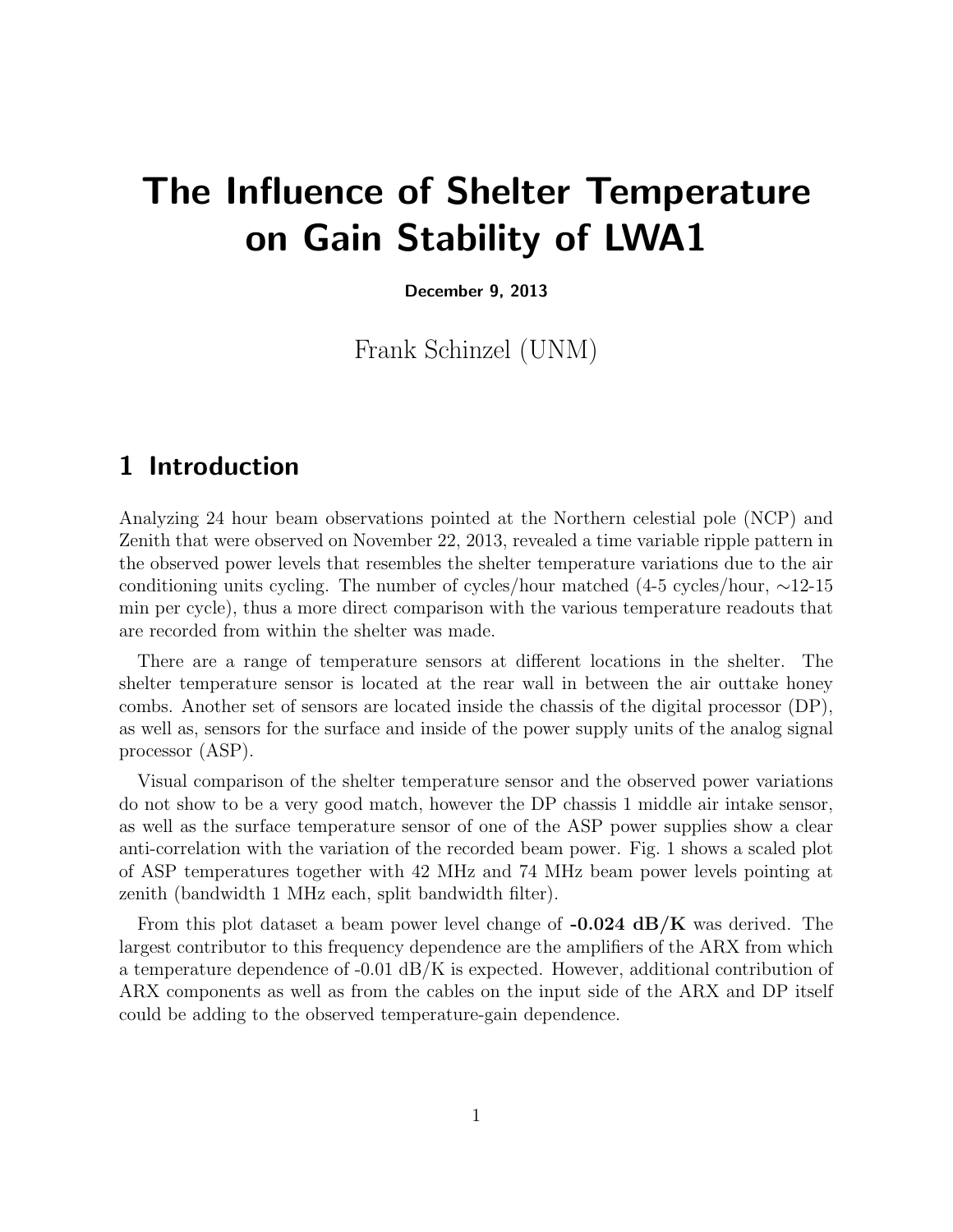

Figure 1: The blue curve, marked ASP, shows the temperature variations of the surface temperature of one of the ASP power supply units powering the frontend electronics. The red and green curves show the power level variation for the same stretch of time for XX polarization at 42 and 74 MHz pointing the beam at NCP.

# 2 Assessment of Impact from Shelter Temperature Variations

The temperature variations of a typical day are shown in Fig. 2. There are four states that in some cases can be all identified over the cycle of a single day.

- 1. Low-level HVAC cycling which depends on which of the two HVAC units leads. In this state the typical temperature fluctuations are  $\pm 0.4^{\circ}$  C.
- 2. High-level HVAC cycling. Then the temperature variations increase to around  $\pm 2.0^{\circ}$  C.
- 3. Icing-up of one or two of the HVAC units. This typically manifests in a stop of the cycling and a gradual or fast increase in shelter temperature. This can lead to signficant changes in shelter temperature of the order of  $5^{\circ}$  C.
- 4. When DP and/or ASP are turned off, the typical temperature fluctuations in the shelter are around  $\pm 2.5^{\circ}$  C.

Altogether, during normal operation the short term variations have an impact on observations of the order of  $\pm 0.05$  dB ( $\sim$ 1.1%). For times of HVAC icing the influence on signal levels can exceed that of 0.1 dB ( $\sim$ 2.3%).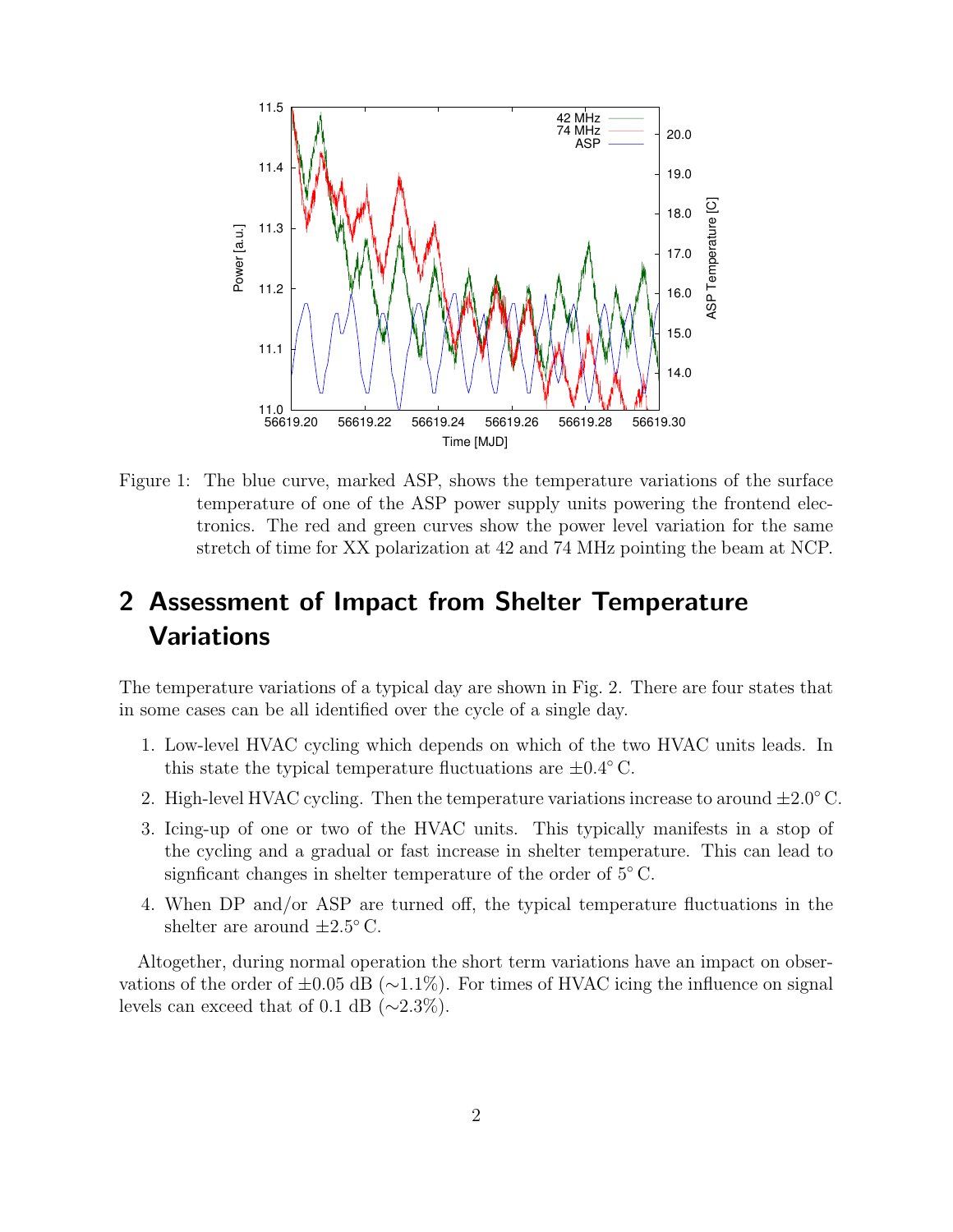

Figure 2: Example shelter temperature variation around November 22, 2013.

#### 3 Correcting for Shelter Temperature Variations

Although, this temperature dependence might not be a significant concern for observers, however some high sensitivity projects might benefit from correcting for this power fluctuation in particular for long-term integrations. Comparing the different sensors present in DP and ASP shows almost the same temperature dependence with very little variation between them. For simplicity the ASP PSU 0x1E (powering the frontend electronics) case temperature was selected in order to use this information to remove the trend in temperature variations from the beam formed data. The temperature information for all sensors can be found at the LWA archive server<sup>1</sup>.

The temperature sensor data was normalized and multiplied by -1 due to it being anticorrelated with the gain change and a value of 1 was added in order to make the net contribution zero:

$$
Normalized T = \left( \left( \frac{T}{mean(T)} \right) \cdot -1 \right) + 1 \tag{1}
$$

After this the temperature data was resampled to match the sampling of the beam dataset. Then the resulting temperature data was subtracted from the beam data. Fig. 3

<sup>1</sup>url: http://lda10g.alliance.unm.edu/metadata/subsystem/